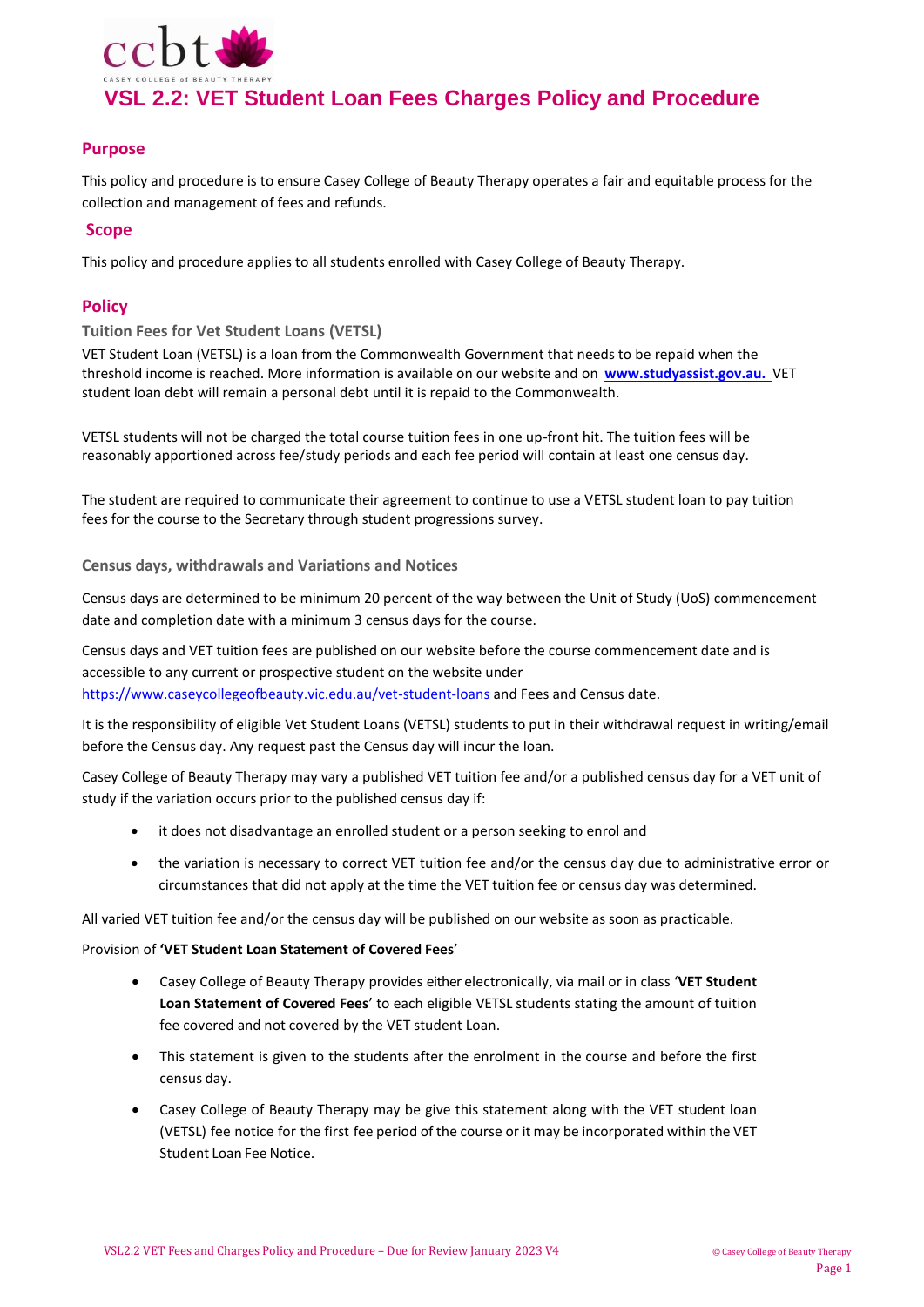

#### Provision of **'VET Student Loan Fee Notice**'

- Casey College of Beauty Therapy provides either electronically, via mail or in class '**VET Student Loan Fee Notice**' to each eligible VETSL Student at least 14 days before the first census day in the fee period but not more than 42 days before the beginning of the pay period. The Fee notices are filed in the students file.
- The notice may include but not limited to the details of the course, fee/study period, student details including student identification number, VETSL for each fee period, amount of debt accrued for each fee period and statements about withdrawals.

## Provision of '**Commonwealth Assistance Notice' (CAN)**

- Casey College of Beauty Therapy provides either electronically, via mail or in class '**Commonwealth Assistance Notice (CAN)**' to each eligible VETSL Student within the period starting on the census day for the part of the course and ending 28 days after the census day.
- The notice may include but not limited to the details of the course, fee/study period, student details including student identification number, VETSL for each fee period, amount of debt accrued for each fee period and statements about withdrawals.

**Fee protection scheme – Statement of Tuition Assurance for VSL Students**

- Tuition assurance protects students in the event a course provided by an approved VETSL provider ceases to be provided after it starts but before it is completed. Affected students are offered a replacement course with another provider and where this is not possible, the students' FEE-HELP balance for the affected part of the course will be re-credited.
- As an approved provider under the VET Student Loans Act 2016, Casey College of Beauty Therapy Pty Ltd is party to an approved tuition assurance arrangement or has an approved exemption in place.
- It is intended that, from 1 January 2018, Casey College of Beauty Therapy will be exempted from the requirement to be a party to an approved tuition assurance arrangement. Instead, Casey College of Beauty Therapy is required to comply with interim arrangements which ensure similar tuition assurance protection is provided to students.
- The Statement of Tuition Assurance for Exempt VET STUDENT LOANS Provider sets out the interim arrangements for tuition assurance that will apply from 1 January 2018 and Casey College of Beauty Therapy's obligations from that date.
- If any changes occur to the proposed arrangements outlined below, a revised statement will be provided on Casey College of Beauty Therapy's website and advised to all students that have enrolled in the intervening period.
- The Commonwealth Department of Education and Training (the Department) (or a consultant engaged by the Department) will work with affected students to identify a replacement course and arrange for students to be placed with replacement providers.
	- o Replacement courses must meet the following requirements:
	- $\circ$  the course must lead to the same or comparable qualification as the original course;
	- $\circ$  the mode of delivery of the replacement course must be the same as or, with the student's consent, similar to the mode of delivery for the original course;
	- $\circ$  the location of the replacement course must be reasonable, having regard to the costs of, and the time required for, a student's travel; and
	- $\circ$  the student will not incur additional fees that are unreasonable and will be able to attend the replacement course without unreasonable impacts on the student's prior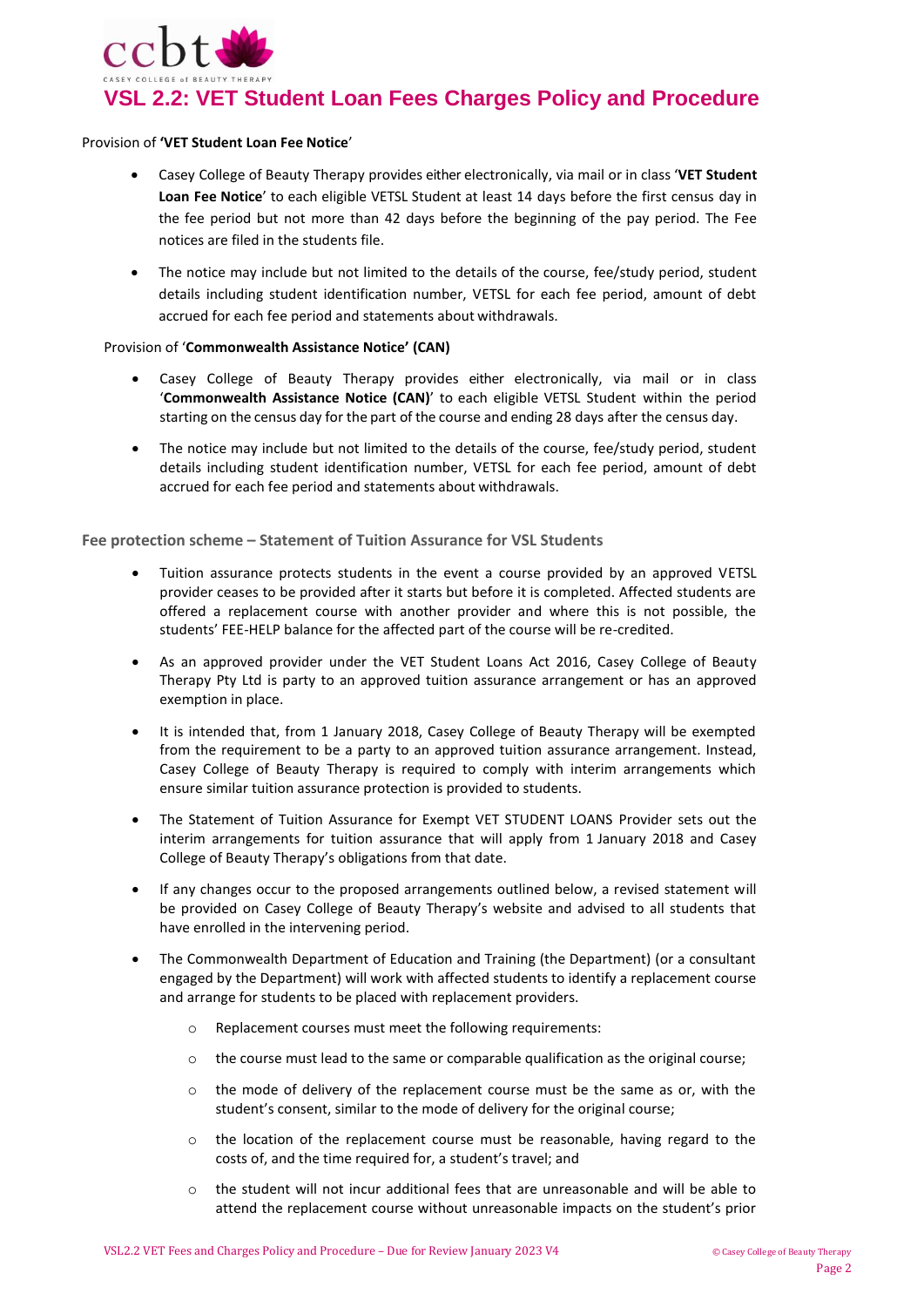

#### commitments.

- Casey College of Beauty Therapy does not collect fees paid up-front greater than \$1500.
- For tuition fees paid up-front, Please note: *Fees of \$1000 will not be collected prior to course commencement and the total amount required to be paid which is attributable to tuition or other services yet to be delivered does (will) not exceed \$1500*, students should be aware that there is no formal protection in place and students will be responsible to seek a refund for these fees directly from Casey College of Beauty Therapy if Casey College of Beauty Therapy fails to provide the agreed services. Casey College of Beauty Therapy has in place VSL 2-Re-Credit-Policy-and-Procedure-2018. If the provider is under external administration, this may require the student submitting a proof of debt with the external administrator

*Please refer to VETSL Statement of Tuition Assurance for further information available on* [www.caseycollegeofbeauty.v](http://www.caseycollegeofbeauty./)ic.edu.au

#### **Accounts and records**

All accounts and records are maintained and managed by the Casey College of Beauty Therapy finance department and as per relevant regulatory requirements.

All records in relation to fee-for-service income, VSL income, income from government subsidy and refunds are maintained in separate records for easy identification.

Casey College of Beauty Therapy keeps records, including evidence, to support any claim for a contribution towards revenue foregone as a result of granting concessions or waivers/exemptions.

#### **Other Requirements**

**Note:** VET Student Loans (VETSL) does not cover the cost of materials or the non academic fee for eligible student's available at the time of enrolment.

**Note:** VET Student Loans (VETSL) for eligible courses have a maximum loan amount that a student can access for each course. Visit [https://www.education.gov.au/vet-student-](https://www.education.gov.au/vet-student-loans) [loans](https://www.education.gov.au/vet-student-loans) for list of approved courses under the VET Student loans (VETSL) scheme

**Note:** VET Student Loans (VETSL) can be used by students who are paying the Fee for Service fees at the time of enrolment.

**Note:** VET Student Loans (VETSL) cannot be used to cover tuition fees for Short Courses with Accredited Units

#### Enrolment

- 1. A student enrols with the Casey College of Beauty Therapy and indicates they wish to access a loan.
- 2. Enrolment information (including nearest applicable census date) is provided to the Department of Education and Training by the Casey College of Beauty Therapy via the eCAF system.
- 3. The eCAF system sends email to the student.
- 4. The student receives the email, at which point they sign into the eCAF system, verify the pre-populated information and complete the required additional fields.
- 5. The student submits the eCAF and the student is provided with a copy of the submitted form.
- 6. The provider can view the information and report the data.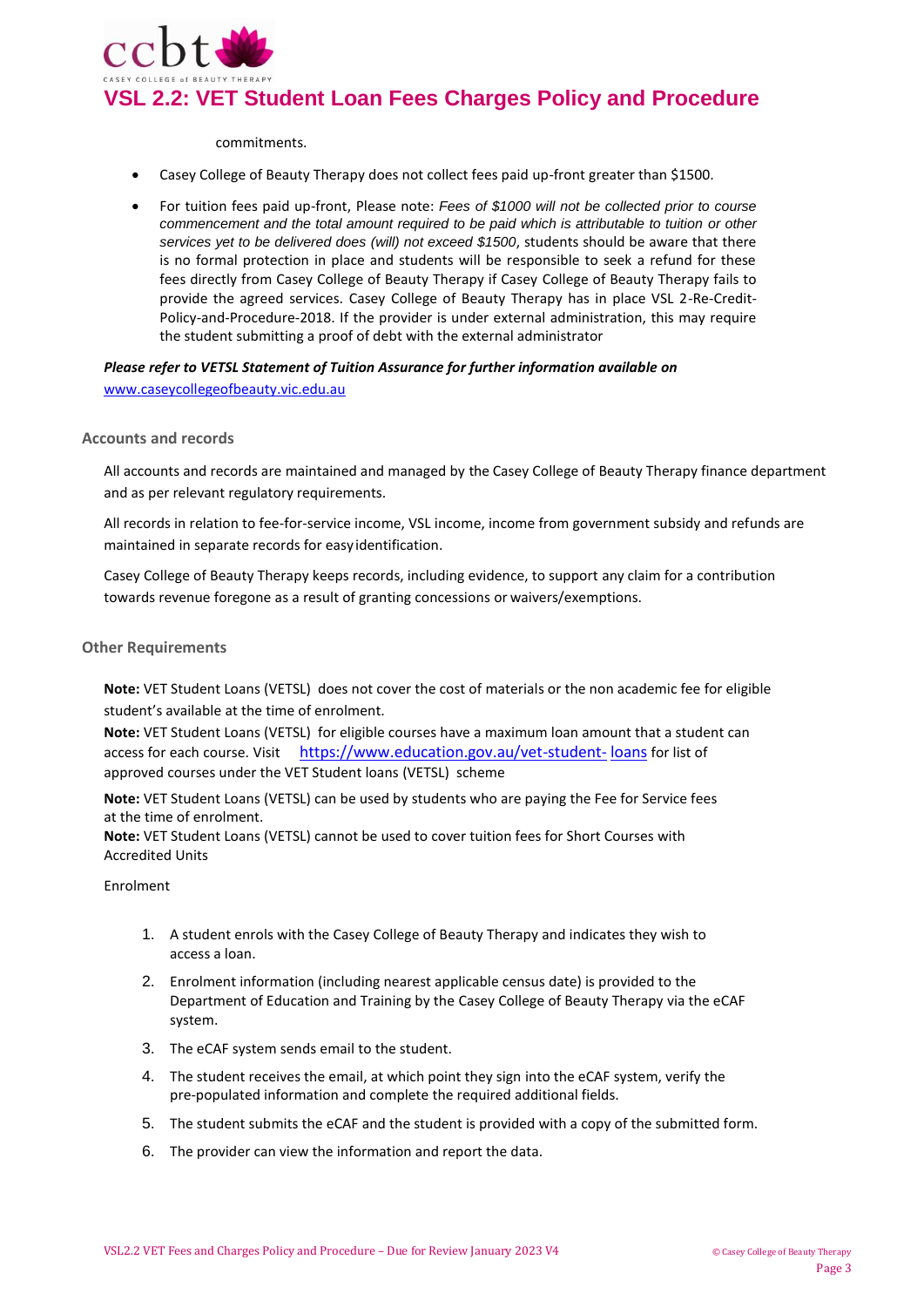

## **VET Student Loans Fee (Invoice) Notice**

Must be provided to each student via email or mailing address at least 14 days prior to the Census date.

**Note:** this notice is only required to be provided to students that have opted to take out a VET Student Loan (VETSL). Casey College of Beauty Therapy invoice would be sent to students who have not opted to take out a VET Student Loans loan (VETSL).

## **Census date**

For each eligible unit of study the census date will be set by the Institute, published on the Casey College of Beauty Therapy website and will be set no earlier than 20% of the way through the period during which the unit is taken as per schedule 1A of the HESA 2003.

## **Commonwealth Assistance Notice (CAN)**

Casey College of Beauty Therapy will send a CAN to all students who have requested VET Student Loans assistance within 28 days of each census date, even if a student has made a full up-front payment of their tuition fees and therefore has not incurred a VET Student Loans debt on that census date.

The CAN issued to a student will include the Commonwealth Higher Education Student Support Number (CHESSN) of the student.

**For students undertaking VET Student Loan (VETSL) enabled courses - Diploma and above levels.**

Casey College of Beauty Therapy will repay any student who is, or would be entitled to VET Student Loans assistance any payment of his or her VET tuition fee for a Unit of Study (UoS) that the person made on or before the census date for the unit of study, if the person is no longer enrolled in the Unit of Study (UoS) at the end of the census date.

Withdrawal Fees are incidental to studies in accordance with VET Provider Guidelines 8.10.1d being a fine or penalty imposed as a disincentive.

- In the event of a student withdrawing from a Unit of Study (UoS) after the census date for that Unit of Study:
- No refund is applicable and /or
- The student will incur a VET Student Loans debt. (4.1.13)

## **Withdrawal**

 If a student withdraws from a Unit of Study prior to its census date the student will not incur a VET Student Loans debt.

## **Withdrawal after Census date**

 If a student withdraws from a Unit of Study after the census date no refund is applicable and / or the student incurs a VET Student Loans debt. A student may apply for special consideration via the VET Student Loans Re-credit or Review Procedure if they believe that circumstances leading to the failure to withdraw from the course prior to the census date were beyond their control.

## **Deferral**

- If a student has had a loan approved, the student does not need to submit a new eCAF if they are continuing to study.
- When a student defers they will be required to complete a deferral form and will be required to indicate in the progressions that they have deferred.
- Approval of Deferral will only allow the student to defer for one semester.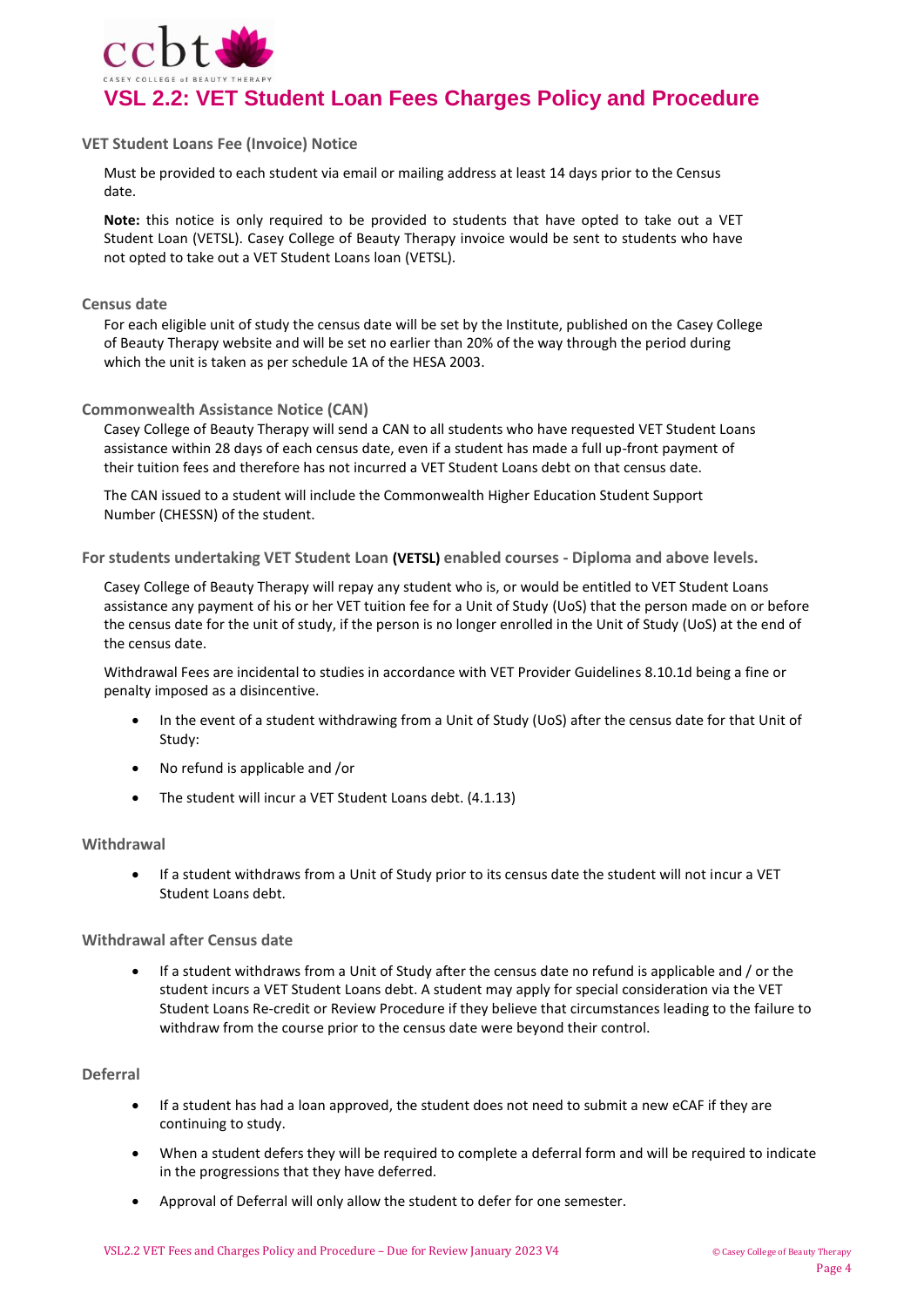

**VSL 2.2: VET Student Loan Fees Charges Policy and Procedure**

 When a student resumes study or access to a loan, the student will be required to complete the Progressions form indicating the date of resumption of studies/loan access.

## **Payment Options**

Student's fees need to be paid or deemed paid at the time of enrolment using one of the following methods:

- Cash
- Direct deposits paid into Casey College of Beauty Therapy's bank account
- EFTPOS
- Credit Card

Deferred Payment Plan – available for students

**Unpaid fees:**

Students with unpaid fees at the relevant census dates for their course or Unit of Study are not permitted to attend class, re-enrol, receive Statements of Attainment, receive certification, or to graduate.

**Students seeking review:**

Students that are seeking a review or reconsiderations of a decision and will not be victimised or discriminated for:

- (1) Seeking review or reconsideration of a decisions; or
- (2) Using CCBTs processes or procedures about dealing with the students grievances; or
- (3) Making an application for re-crediting of the student's HELP balance under Division 2 or 3 of part 6 of the Act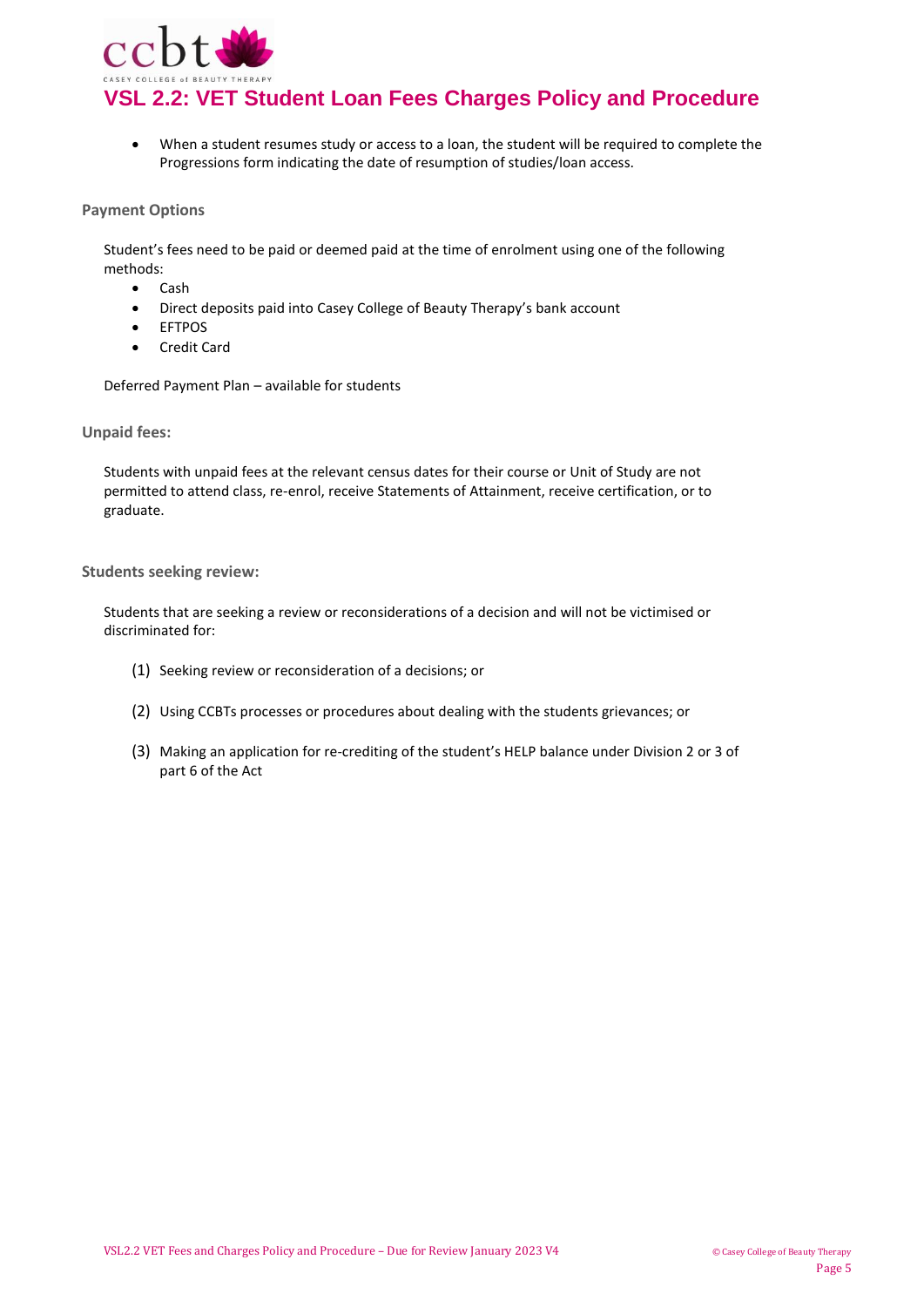

# **VSL 2.2: VET Student Loan Fees Charges Policy and Procedure**